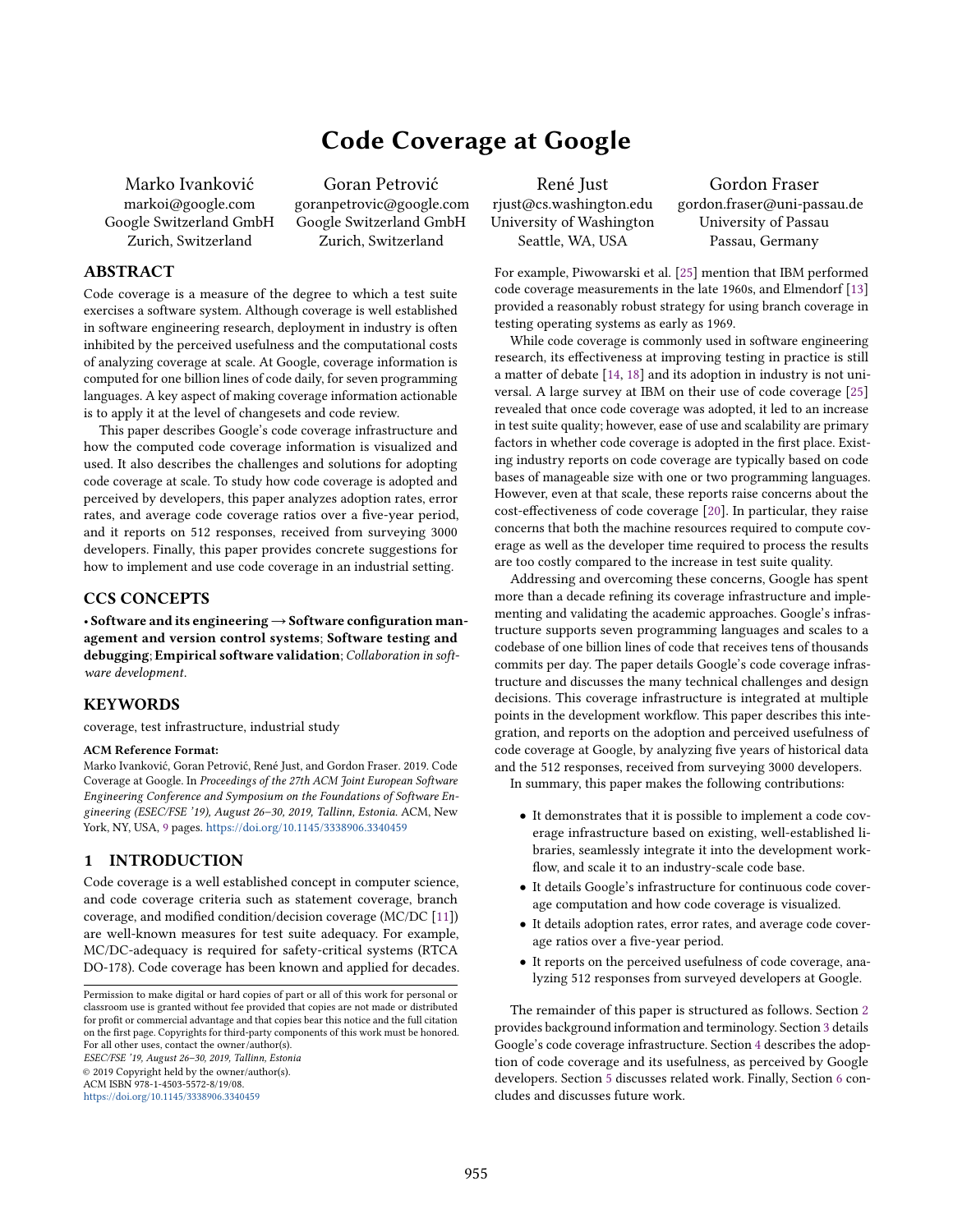<span id="page-1-1"></span>

Figure 1: The life cycle of a changelist (CL).

# <span id="page-1-0"></span>2 BACKGROUND

Code coverage is a well established concept, but also a broad term that requires a more precise definition when applied in practice. This section defines important terms and concepts used throughout the paper.

# 2.1 Projects and Changelists

The following two concepts are required to understand the development workflow at Google and its integration of coverage:

- Project: A project is a collection of code that the project owners declare in a project definition file. The project definition contains a set of code paths (i.e., patterns describing a set of files) and a set of test suites and organizational metadata such as a contact email address.
- Changelist: A changelist is an atomic update to Google's centralized version control system. It consists of a list of files, the operations to be performed on these files, and possibly the file contents to be modified or added.

Figure [1](#page-1-1) illustrates the life cycle of a changelist using an example. CL 1 represents the starting state of the codebase. Suppose that at this point a developer issues a change command, which creates a new changelist, CL 2. Initially, this new changelist is in a "pending" state and the developer can edit its contents. As the developer edits CL 2, it progresses through so called "snapshots" (represented in the diagram as S1 to S5). Once the developer is satisfied with the contents of a changelist, they issue a mail command which initiates the code review process. At this point, automated analyses including code coverage are started and a notification is emailed to the reviewers. The changelist is now said to be "in review". Through the review process the contents may change, leading to different snapshots. When the reviewers and the author approve of a changelist, the author issues a submit command. In the example above, this command first merges CL 2 with the current submitted state of the codebase (CL 4) and, if the merge is successful, runs more automated tests. Only if the merge is successful and all tests pass is the changelist submitted to the codebase. To ensure that changelist numbers in the codebase are monotonically increasing, CL 2 is also renamed to CL 5 on submit. (CL 2 becomes a pointer and anyone accessing it is forwarded to CL 5.) If the submit command fails, the changelist returns back to the "in review" state and the CL author can continue to change its contents, usually addressing the failure.

ESEC/FSE '19, August 26–30, 2019, Tallinn, Estonia Marko Ivanković, Goran Petrović, René Just, and Gordon Fraser

<span id="page-1-2"></span>

Figure 2: Distribution of number of statements per line for C++, Java, Go, and Python in Google's codebase.

Multi-statement lines are predominantly for loops and idiomatic returns. Lines with more than 5 statements are removed for clarity; in total, they contribute less than 1%.

# 2.2 Code Coverage

Google's code coverage infrastructure measures line coverage, which is the percentage of lines of source code executed by a set of tests. Note that blank lines and comments do not count as lines of code, and hence do not contribute towards the denominator. Because Google enforces style guides for all major languages [\[15\]](#page-7-5), line coverage strongly correlates with statement coverage in Google's codebase. Figure [2](#page-1-2) gives the distribution of number of statements per line. Most lines contain a single statement, and lines with more than one statement predominantly contain loops (initialization, condition, update) and non-trivial, nested return statements.

For C++, Java, and Python, Google's code coverage infrastructure also measures branch coverage, which is the percentage of branches of conditional statements (e.g., if statements) executed by a set of tests. Branch coverage is equivalent to edge coverage for all conditional edges in the control flow graph [\[27\]](#page-8-3).

This paper distinguishes between two coverage scopes:

- Project coverage: Line coverage of a project's test suites over that project's code paths. Project coverage is computed once per day for a given project.
- Changelist coverage: The union of line coverage of all test suites of all projects that are affected by the changelist—that is, all projects whose code paths appear in the changelist diff. Changelist coverage is computed one or more times for a given changelist. Within the changelist coverage scope, this paper distinguishes between:
	- Overall coverage: The code coverage of the whole contents of the files in a changelist.
	- Delta coverage: The code coverage of only the lines that were modified or added in a changelist. (Deleted lines no longer exist, and hence cannot be covered.)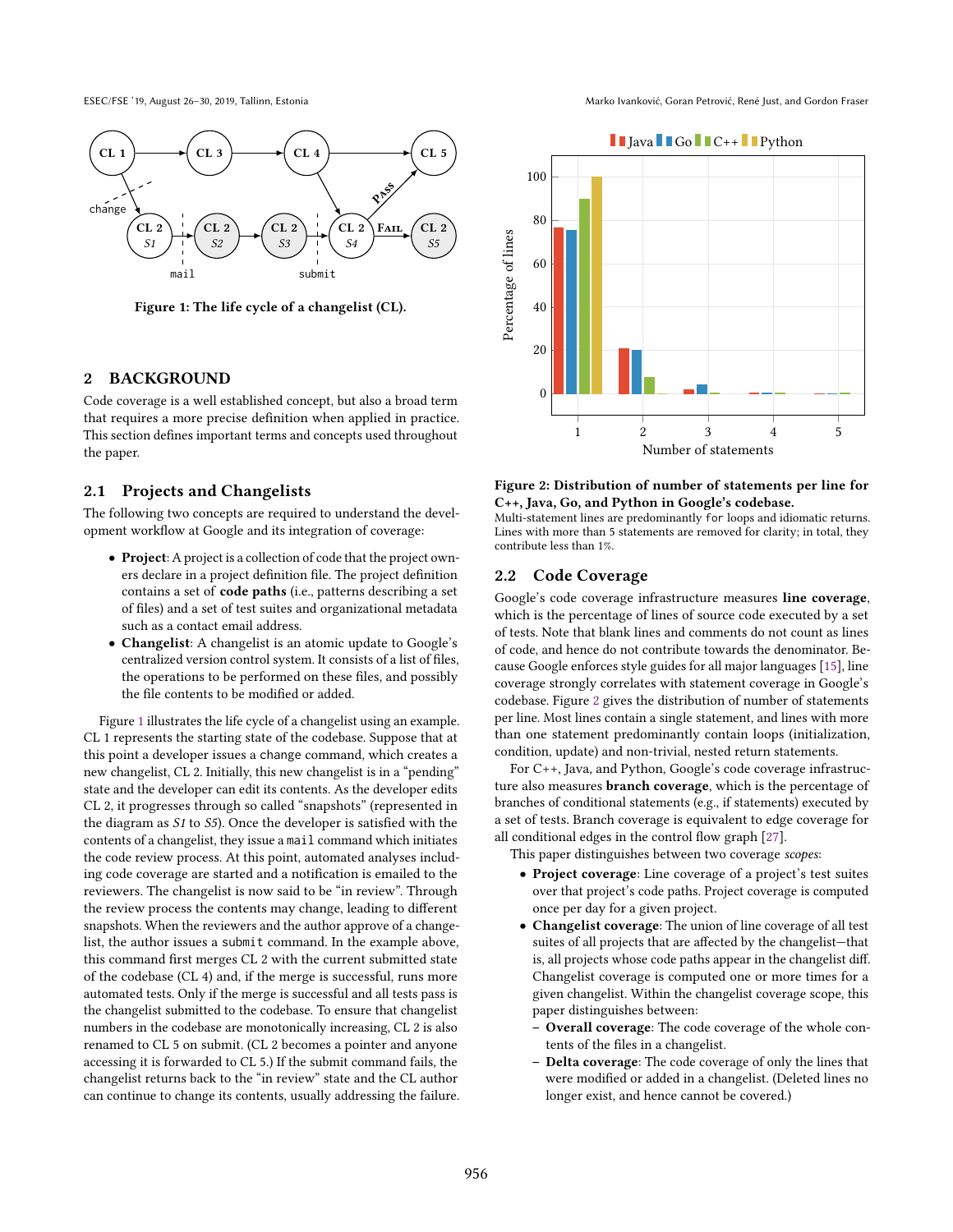<span id="page-2-1"></span>

Figure 3: Google's code coverage infrastructure.

# 2.3 Unit Tests

This paper considers only code coverage of tests that execute on a single machine, usually in a single process. At Google, these are colloquially referred to as unit tests. This paper does not consider code coverage of more complex (i.e., integration or system) tests that span multiple machines. Since integration tests focus on integration points between (sub)systems and not the internals of each (sub)system, line coverage is not the best suited coverage measure for these tests.

# <span id="page-2-0"></span>3 INFRASTRUCTURE

This section describes Google's code coverage infrastructure, which has been actively developed since 2012. It has evolved since to improve compatibility and address many challenges. Figure [3](#page-2-1) gives a high-level architectural overview, showing the four main layers of the infrastructure, which are described in the subsequent sections.

# 3.1 Coverage Instrumentation

Google's code coverage infrastructure leverages a combination of well established code coverage libraries and internally developed solutions to support coverage computation for a variety of programming languages. Specifically, the infrastructure uses:

- $C++:$  gcov [\[7\]](#page-7-6).
- Java: JaCoCo [\[5\]](#page-7-7) and additional, internal support infrastructure for Android.
- Python: Coverage.py [\[2\]](#page-7-8).
- Go: Go has built in coverage support (go -cover) [\[6\]](#page-7-9).
- JavaScript: Istanbul [\[4\]](#page-7-10) and an internally developed coverage library, plus significant support infrastructure built around them.
- Dart: Dart-lang has built in coverage support [\[3\]](#page-7-11).
- TypeScript: Re-uses much of the JavaScript infrastructure.

To address the structural challenges of integrating all of these libraries and unifying their output, external libraries were modified or built on top. In particular, all coverage libraries were either modified to produce lcov-formatted output, or custom infrastructure was developed to transform the output of a library into lcov format. The lcov format is the text-based tracefile format that gcov [\[7\]](#page-7-6) and it's frontend lcov use to store coverage information. Google's code coverage infrastructure uses a slightly modified version of the format with slightly different branch coverage notation that does not require internal GCC IDs to identify the branch.

<span id="page-2-2"></span>Table 1: Percentage of developers manually invoking **blaze coverage** at least once in the given time period. All numbers are the average value in 2018.

| FREQUENCY                                     | $\%$ |
|-----------------------------------------------|------|
| Daily manual invocation of blaze coverage     | 0.5% |
| Quarterly manual invocation of blaze coverage | 10%  |
| Yearly manual invocation of blaze coverage    | 30%  |

On the conceptual side, lcov supports line and branch coverage, but other types of code coverage can be simulated; for example, function coverage can be simulated by only marking the first line of each function as instrumented. Focusing on line coverage proved to be a good practical choice, because it strongly correlates with statement coverage (recall Figure [2\)](#page-1-2) and is easy to visualize and comprehend; Section [3.4](#page-3-0) provides details.

# 3.2 Build System Integration

Google uses Blaze as its core build system. Blaze is an internal version of the Bazel build system [\[17\]](#page-7-12) and supports building binaries, running tests, and collecting code coverage information.

One way to trigger coverage computation is to invoke the coverage command for a set of code paths, using the Blaze command-line interface. Blaze automatically handles the coverage computation, abstracting over the implementation details of the underlying instrumentation libraries. Table [1](#page-2-2) shows that manual invocations are rare. For example, on a daily basis only about 0.5% of developers manually invoke blaze coverage.

# <span id="page-2-3"></span>3.3 Coverage Automation

Google's code coverage infrastructure provides further automation on top of Blaze to integrate coverage computation into the regular development workflow. A developer can easily configure automated coverage computation for a project by setting a single boolean option (enable\_coverage=true) in the project definition.

Once coverage is enabled for a project, an automated system computes project coverage for it once per day. The automated system also computes changelist coverage for all changelists that directly change the code in that project. For each changelist, at least one coverage computation is run the very first time the changelist is sent for review. If the changelist contents change during the review process, at least one more coverage computation is run after the changelist is finally submitted to the codebase.

Any developer can request a coverage computation for a changelist at any point with a single push of a button in the code review UI. In practice, the author or reviewer of a changelist request a new computation if its content changes significantly during the review process. If a changelist modifies code in multiple projects, the results are combined.

The coverage automation infrastructure consumes the lcovformatted output of the coverage libraries and individual test runs, and produces a merged coverage report. Instead of storing the individual lcov outputs, only two (run-length encoded) sequences are stored for each file—one that encodes whether a line was instrumented and one that encodes whether an instrumented line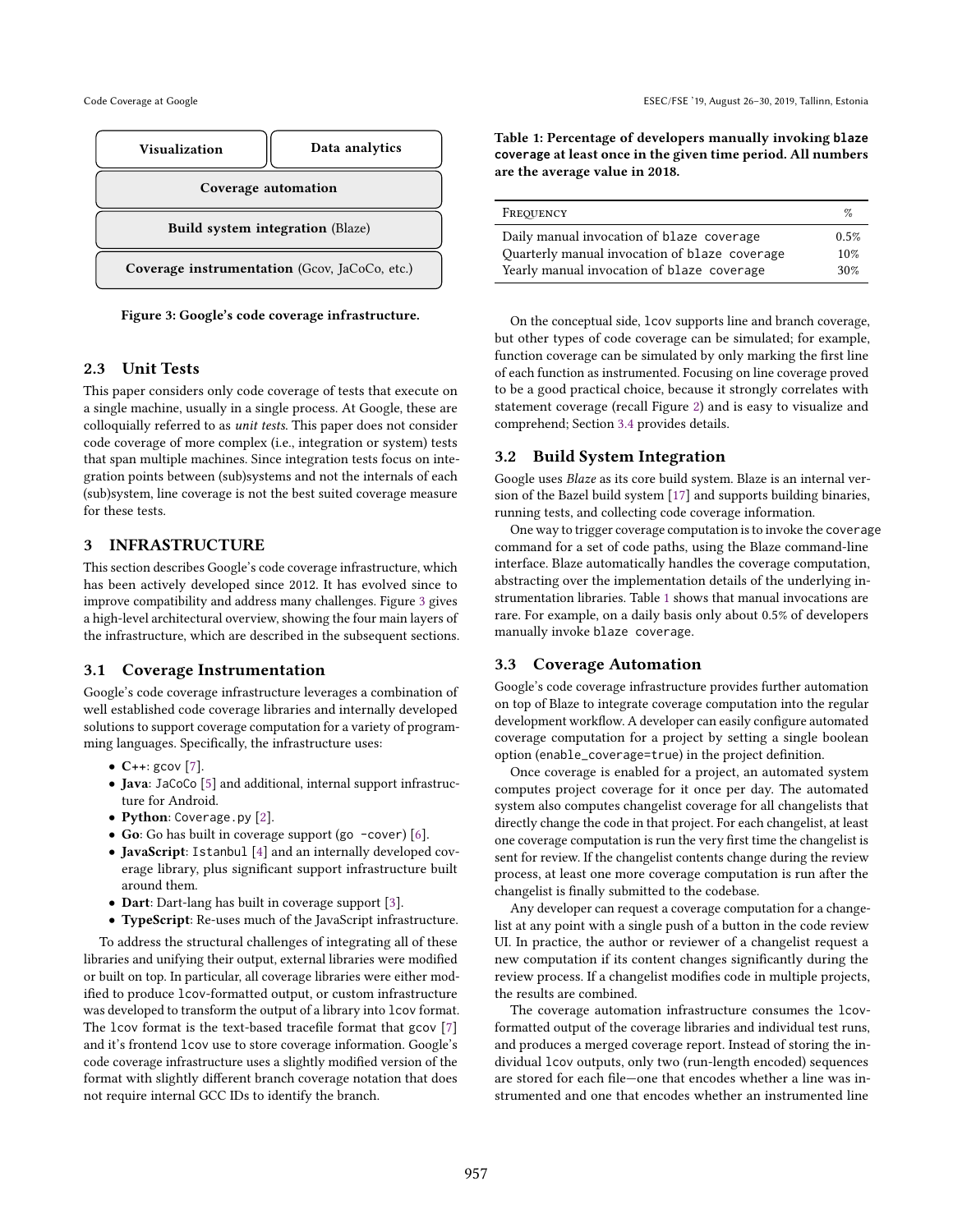<span id="page-3-1"></span>

#### Figure 4: Visualizing line coverage during code review.

The line numbers (highlighted with the red rectangle) are colored to visualize coverage information. A line number is colored (1) green if that line is covered, (2) orange if that line is not covered, and (3) white if that line is not instrumented. Note that the lines themselves are also colored. This is, however, not related to coverage but rather to code changes. A line is colored with a different shade of green if it was added in this changelist; it is colored red if it was deleted. Visualizing both coverage and code-change information using colors is tricky. We found that using green and red for both coverage and code changes confused developers—using green and orange for coverage worked much better.

was covered. The raw lcov outputs are then discarded. This compression is an important resource optimization and addresses a major scalability challenge. Any other more verbose format would be prohibitively expensive to store at scale. In the seven years that the two-sequence encoding has been used, it has never limited the usability of the infrastructure; more expressive formats are likely not necessary.

A further technical challenge lies in ensuring successful coverage computations. To improve the success rate, project coverage is computed only on submitted changelists for which the Google Test Automation Platform (TAP [\[12\]](#page-7-13)) already determined that all tests pass. For changelist coverage, the infrastructure waits a preconfigured amount of time (currently 10 minutes) for TAP to determine if any test fails, in which case coverage will not be computed. While this avoids futile attempts to compute code coverage in the presence of failing tests, it does not guarantee that the coverage computation succeeds. Executing tests with coverage instrumentation enabled requires more resources and changes the execution environment. Addressing these differences to further improve the success rate required hundreds of specific fixes that target individual corner cases within the project code or configuration.

### <span id="page-3-0"></span>3.4 Visualization and Data Analytics

Google's code coverage infrastructure visualizes coverage information in several different ways: Changelist coverage is visualized in Critique, Google's code review system. Project coverage is visualized in CodeSearch [\[1\]](#page-7-14) and in the developers' IDEs. Finally, the infrastructure provides a trend visualization for project coverage and the coverage data can be queried for data analytics.

Visualization In Critique, changelist coverage is shown for each project that is affected by the change and reported in a summary. Line coverage is surfaced visually for each line, as shown in figure [4,](#page-3-1) and aggregated coverage is reported numerically for each file and for the whole changelist, as shown in figure [5.](#page-3-2) Branch coverage is provided for languages for which the underlying libraries support it, visually in the code and as an aggregate.

#### ESEC/FSE '19, August 26–30, 2019, Tallinn, Estonia Marko Ivanković, Goran Petrović, René Just, and Gordon Fraser

<span id="page-3-2"></span>

| File                                         | Comments | Inline | Modified |    | <b>Delta</b> | ICov.I∆Cov.              |
|----------------------------------------------|----------|--------|----------|----|--------------|--------------------------|
| //depot/foo/bar/internal/BUILD               |          | Diff   | Aug 27   | 23 | ۰            | ٠                        |
| //depot/foo/bar/internal/ <b>logic.cc</b>    |          | Diff   | Aug 27   | 9  | 94%          | 94%                      |
| //depot/foo/bar/internal/stuff.h Added       |          | Diff   | Aug 27   | 47 | ٠            | $\overline{\phantom{a}}$ |
| //depot/foo/bar/internal/stuff.cc Added      |          | Diff   | Aug 27   | 69 |              | 92% 100%                 |
| //depot/foo/bar/internal/stuff_test.cc_Added |          | Diff   | Aug 27   | 82 | -            | $\overline{\phantom{a}}$ |

# Figure 5: Visualizing coverage aggregates during code review.

For each file, |Cov.| gives the overall coverage and ∆ Cov. gives the delta coverage (i.e., coverage only for added or modified lines in that file).

<span id="page-3-3"></span>

| 11.             | // The virtual cluster returns the RESOURCE_EXHAUSTED error when it detects                                          |
|-----------------|----------------------------------------------------------------------------------------------------------------------|
| $12-12$         | // that the model would run out of memory. We still get the metadata we need                                         |
| 13              | // out of the simulation, so we just ignore this error.                                                              |
| $^{14}$         | if (!s.ok() && s.code() != error::RESOURCE EXHAUSTED) {                                                              |
| 15              | return s:                                                                                                            |
| 6               |                                                                                                                      |
| 17 <sup>1</sup> | InferFromTrace(metadata.step stats());                                                                               |
|                 | return Status:: OK();                                                                                                |
| $^{18}_{19}$ }  |                                                                                                                      |
| 50              |                                                                                                                      |
|                 | il_Status GraphMemory::InferDynamically(Cluster* cluster) {<br><sup>52</sup> if (!cluster->DetailedStatsEnabled()) { |
|                 |                                                                                                                      |
| 53              | return errors::Unavailable("Detailed stats collection must be enabled");                                             |
| 54              | ł                                                                                                                    |
| 55              |                                                                                                                      |
| 56              | TF_RETURN_IF_ERROR(cluster->Initialize(item_));                                                                      |
| 57              | RunMetadata metadata;                                                                                                |
| 58              | TF RETURN IF ERROR(                                                                                                  |
|                 |                                                                                                                      |

#### Figure 6: Visualizing line coverage during code search.

A line is colored (1) green if it is covered, (2) red if it is not covered, and (3) white if it is not instrumented. Note that unlike Figure [4,](#page-3-1) this visualization does not provide any other color coded information, so green and red for coverage works well.

An internal version of CodeSearch [\[1\]](#page-7-14) helps Google developers navigate the repository, which contains over 1 billion lines of code. CodeSearch makes it easy to navigate files, cross-reference symbols, and see the version history. It is also convenient for rendering line coverage, as shown in Figure [6.](#page-3-3) The underlying data comes from the daily project coverage computations and is visualized only for files that have not changed since the last computation.

Code editors and IDEs are another natural choice for visualizing code coverage. Using the same data source as for CodeSearch, we provide custom support for many editors. For example, our metaplugin for Vim is open sourced [\[8\]](#page-7-15).

Because line numbers are present in almost all tools that deal with code, line coverage is a good choice for visualization. Although the coverage integration is conceptually the same for all programming languages, there are nuanced differences between programming languages. For example, whether the opening curly brace of a block counts towards line coverage varies between languages, sometimes even within a single language based on the code before the brace. However, in our experience these conceptual differences do not seem to be important: developers interpret the visualization in context and simply ignore such minor idiosyncrasies.

Data Analytics In addition to visualizing changelist and project coverage, the coverage infrastructure supports trend visualization and data analysis. For example, a developer can track project coverage over a longer period of time, using a pre-built trend visualization UI. Likewise, a developer can issue specific queries, using the Dremel [\[22\]](#page-8-4) query system. All coverage data is stored in a central database for interactive analysis. This is mostly used by developers or researchers, who are analyzing large batches of coverage data, similar to the numbers reported in this paper.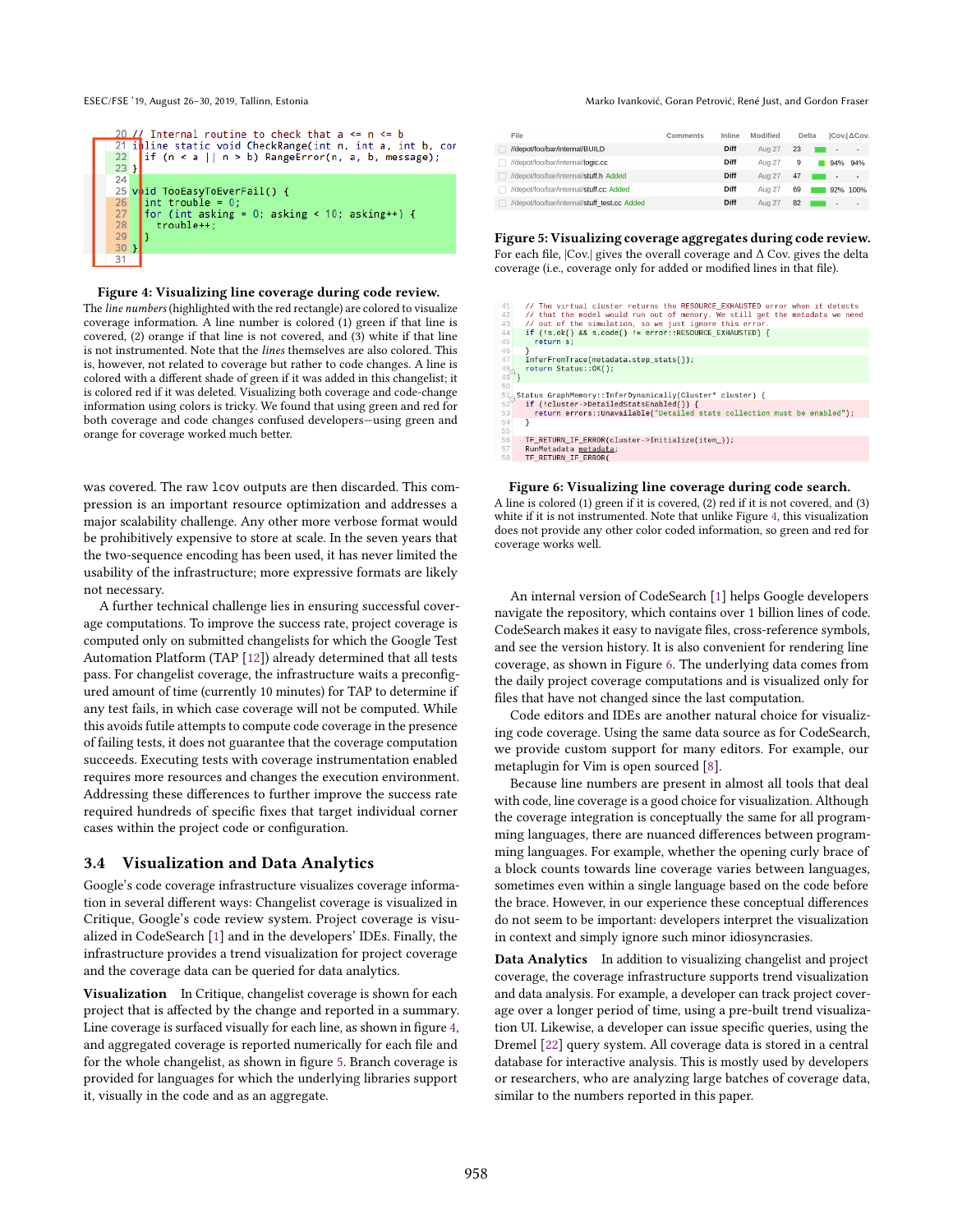<span id="page-4-1"></span>

Figure 7: Projects actively using coverage automation. If a project that has coverage automation enabled does not actively use it (e.g., no daily project coverage computation is successful), it does not contribute towards the active count.

# <span id="page-4-0"></span>4 COVERAGE ADOPTION AND USEFULNESS

This section reports on the results of analyzing multi-year, historical data and surveying 3000 developers at Google. Specifically, this section shows (1) how Google's developers adopted and integrated code coverage into their workflow, (2) how code coverage ratios evolved over time at Google, (3) and what the perceived usefulness of code coverage is.

Code coverage has been used at Google for at least 13 years. To the best of our knowledge, the oldest internally recorded plans for an automated code coverage infrastructure date back to 2006.

The infrastructure described in Section [3,](#page-2-0) which is the basis for the reported results, is the latest version and has been in continuous use since 2012. Between 2012 and 2018, it collected approximately 13,000,000 daily project coverage measurements and 14,000,000 changelist coverage measurements.

# 4.1 Adoption of Code Coverage

Code coverage computation is not mandatory across Google. However, projects (or groups of projects) can choose to mandate the use of code coverage in their teams. Further, individual teams can opt into automated code coverage computation, and an individual developer can interactively invoke a code coverage computation.

Recall Table [1,](#page-2-2) which shows the percentage of developers manually invoking blaze coverage interactively. A typical use case for this is to compute code coverage before a changelist is created. Only 0.5% of developers manually invoke code coverage computation on a daily basis. In contrast, 33.5% of developers invoke blaze test (i.e., running tests without coverage computation) on the command line at least once on any given day. This shows that developers treat coverage and binary pass/fail information differently in their workflow, in particular they check coverage with much lower frequency.

For every changelist, code coverage is computed automatically. Google's code review tool surfaces the results to the benefit of the changelist author and reviewers. Reviewers can use code coverage to ask the author to improve the tests for the change, or authors can do so proactively.

<span id="page-4-3"></span>

Figure 8: Median weekly project coverage.

The weekly project coverage is the median of the daily project coverages in a given week. If a project had no successful coverage computation in a given week, it is excluded from the aggregation for that week. Note that we exclude data older than 2015 because fewer than 20% of projects were using coverage before 2015 (see Figure [7\)](#page-4-1).

Figure [7](#page-4-1) shows the percentage<sup>[1](#page-4-2)</sup> of projects that actively use Google's Test Automation Platform and actively measure project and changelist coverage. The graph shows all data since the introduction of the code coverage automation. The spike in the first quarter of 2015 is a result of an advertisement on Google's famous internal "Testing on the Toilet" [\[16\]](#page-7-16). We conjecture that if the infrastructure had been better at that time, the slope of the adoption curve would have continued to be steep after the first quarter.

February 2015 until now is a period of progressively refining and improving the coverage infrastructure to allow more projects to use it. Many projects that were not using code coverage expressed interest, but their code base was not supported by the infrastructure (e.g., coverage instrumentation causing test failures). From our experience (as owners and maintainers of the coverage infrastructure), an unsupported project usually has only a few test failures caused by the coverage instrumentation, but each project has a different root cause. Section [4.3](#page-5-0) provides more details.

We do not expect changelist coverage usage to reach 100% for technical reasons: As a resource optimization, the coverage infrastructure only computes changelist coverage if all tests for that changelist pass. This means that some particularly passive projects might not get a successful changelist coverage computation at all in a given time period. Therefore, while the maximum is theoretically 100%, a realistic maximum is likely lower. In contrast, project coverage usage is more likely to eventually reach 100%. Note that the drop in changelist coverage usage in the second quarter of 2018 is not currently understood.

# 4.2 Code Coverage Ratios

Figure [8](#page-4-3) shows the median project coverage as well as the interquartile range (IQR) for all projects for the time period between 2015 and 2018. The chart shows the aggregated weekly project coverage

<span id="page-4-2"></span><sup>&</sup>lt;sup>1</sup>We give percentages because the absolute number of projects varies greatly over the period of time, and it is a confidential value.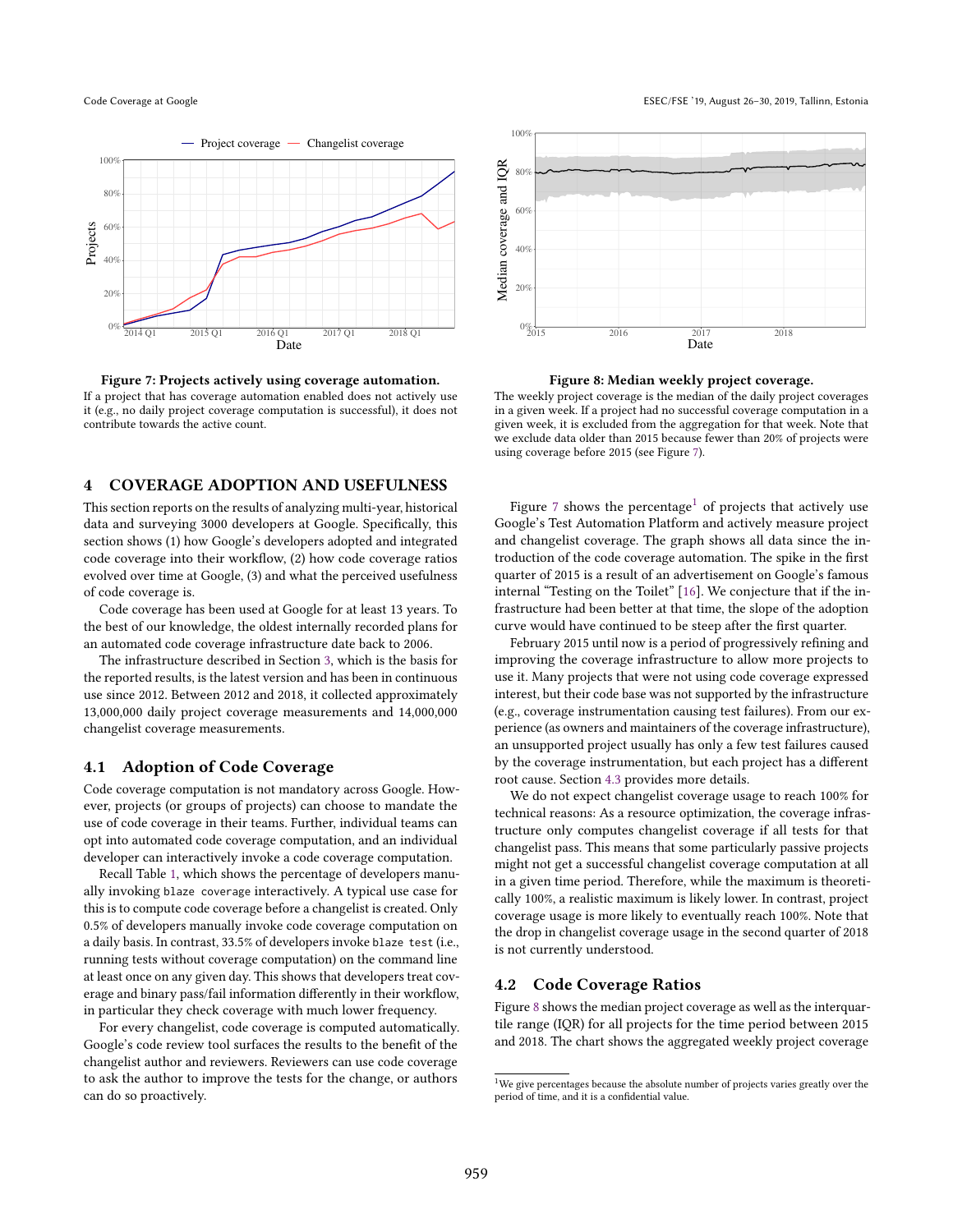<span id="page-5-1"></span>Table 2: Coverage levels and corresponding thresholds. Many projects voluntarily set these thresholds as their goal.

| <b>LEVEL</b> | <b>THRESHOLD</b>                                      |
|--------------|-------------------------------------------------------|
| Level 1      | Coverage automation disabled                          |
| Level 2      | Coverage automation enabled                           |
| Level 3      | Project coverage at least 60%; Changelist coverage at |
|              | least 70%                                             |
| Level 4      | Project coverage at least 75%; Changelist coverage at |
|              | least 80%                                             |
| Level 5      | Project coverage at least 90%; Changelist coverage at |
|              | least 90%                                             |

<span id="page-5-2"></span>

Figure 9: Coverage infrastructure success rates. The success rate indicates the percentage of all automated coverage computations that successfully completed per week. Note that we exclude data older than 2015 because fewer than 20% of projects were using coverage before 2015 (see figure [7\)](#page-4-1).

(i.e., the median daily project coverage for a given week). Reporting on weekly project coverage smoothes out outliers caused by intermittent test or infrastructure failures.

Google does not enforce any code coverage thresholds across the entire codebase. Projects (or groups of projects) are free to define their own thresholds and goals. Many projects opt-into a centralized voluntary alerting system that defines five levels of code coverage thresholds. Table [2](#page-5-1) shows the criteria for each level. We suspect that the gradual increase in project coverage since mid 2016 reflects a gradual adoption of these levels, which we publicized in 2016.

Safety-critical systems, of course, have stricter requirements. To ensure high quality, these projects use, e.g., mutation testing [\[23,](#page-8-5) [24\]](#page-8-6), which provides a more rigorous adequacy criterion [\[19\]](#page-8-7).

# <span id="page-5-0"></span>4.3 Reasons for Failed Code Coverage Computations

The coverage infrastructure computes project coverage once per day and changelist coverage for each changelist (Section [3.3](#page-2-3) gives more details). Figure [9](#page-5-2) shows the success rates of the coverage infrastructure for both project and changelist coverage computations. This section describes the most common reasons for failed coverage computations.

<span id="page-5-3"></span>

| How often do you find coverage useful, when you are *<br>Please ignore CLs for which coverage is not defined, e.g. .borg config only CLs, when answering the<br>question. |       |        |           |       |            |          |
|---------------------------------------------------------------------------------------------------------------------------------------------------------------------------|-------|--------|-----------|-------|------------|----------|
|                                                                                                                                                                           | Never | Rarely | Sometimes | Often | Very Often | Not sure |
| Authoring a<br>CI.                                                                                                                                                        |       |        |           |       |            |          |
| Reviewing a<br><b>CL</b>                                                                                                                                                  |       |        |           |       |            |          |
| Browsing a<br>CI.                                                                                                                                                         |       |        |           |       |            |          |
| If you would like to explain your answer in 1-2 sentences, or just<br>tell us more, please use this text box.                                                             |       |        |           |       |            |          |

Figure 10: Screenshot of the coverage usefulness survey.

A common reason for a failed coverage computation is a test failure that only manifests when coverage instrumentation of the tested code is enabled. Coverage instrumentation is relatively expensive, and performance failures are the most common cause of failed coverage computations. In most programming languages, coverage instrumentation prevents at least some compiler optimizations. This results in longer test run times, which leads to more timeouts. Coverage instrumentation also results in larger binaries, which leads to more out-of-memory errors. The second most common cause is test flakiness. Coverage instrumentation can worsen flakiness of non-deterministic tests. A simple example would be any test that uses a sleep command to allow the code under test to complete it's work can suddenly become flaky when instrumented simply because the code is slower. The progressive increase in the project coverage success rate is a result of a long series of infrastructure improvements to counter failed coverage computations.

Note that the changelist coverage computation was initially implemented along side TAP, which explains the lower success rate. The current coverage infrastructure awaits TAP's results to avoid attempting coverage computation in the presence of failing tests. The noticeable, sharp drops in Figure [9](#page-5-2) for the changelist coverage success rate are coverage infrastructure failures, usually resolved within a week. These failures show the need for maintaining the coverage infrastructure, and resources should be provisioned for such maintenance.

# 4.4 Perceived Usefulness of Code Coverage

Since the coverage computation and visualization is completely automated and integrated into the developer workflow, we wished to understand to what extent developers consume the provided data and what the perceived usefulness of code coverage is. To that end, we conducted a survey in February 2019, which consisted of three Likert-scale questions and one open-ended question. Figure [10](#page-5-3) shows a screenshot of the survey.

The survey asked the following question: "How often do you find coverage useful, when you are..." with three scenarios (Authoring,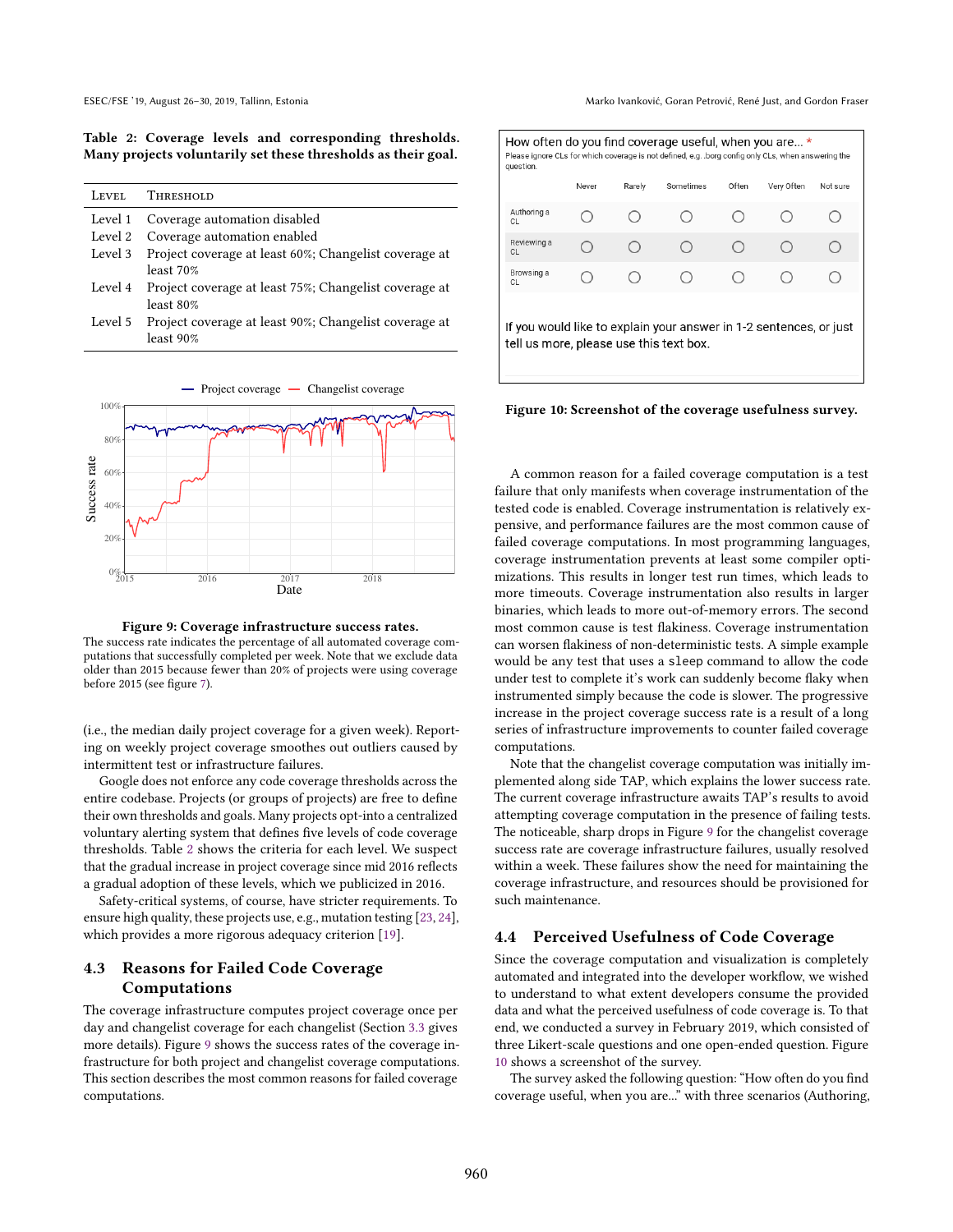<span id="page-6-1"></span>

Figure 11: Self-reported usefulness of changelist coverage The survey was sent to 3000 contributors to Google's codebase out of which 512 (17%) responded. Each participant was asked to rate the usefulness in the 3 most common use cases: when authoring a code change, when reviewing a code change and when browsing a code change (i.e. neither reviewing nor authoring).

# <span id="page-6-2"></span>Table 3: Sentiment towards coverage expressed in the writein text box in the changelist coverage usefulness survey.

| <b>SENTIMENT</b> |     | RESPONSES PERCENTAGE |
|------------------|-----|----------------------|
| Positive         | 173 | 60%                  |
| Neutral          | 67  | 24%                  |
| Negative         | 46  | 16%                  |
| Total            | 286 | 100%                 |

Reviewing, and Browsing a CL). Each scenario used the same fivepoint Likert scale. We sent the survey to 3000 randomly chosen developers at Google out of which 512 responded (17%). We randomly selected participants from the set of all people who have committed at least one line to Google's codebase. While this set contains mostly developers, it also includes people in non-engineering roles.

Figure [11](#page-6-1) shows the self-reported usefulness of changelist coverage for the three different scenarios. When authoring a changelist, 45% of respondents reported that they use coverage "Often" or "Very Often" and 25% use it "Sometimes". When reviewing a changelist, 40% respondents use coverage "Often" or "Very Often" and 28% use it "Sometimes". 10% of respondents never use coverage. Overall, a substantial number of developers do use code coverage on a regular basis and find value in it.

Anecdotal evidence from the open-ended text box provides additional insights. A small number of respondents were not developers but still contribute changes to the codebase, e.g. technical writers. Such respondents chose "Never" or "Not sure". On the opposite side of the scale, some respondents chose to explain the "Very Often"

<span id="page-6-3"></span>

Figure 12: Self-reported usefulness of changelist coverage by the 46 survey participants who expressed generally negative sentiment towards code coverage.

response with statements such as "I use coverage numbers when authoring to make sure I have remembered tests. I find it more important when reviewing as it is hard to see if edge cases are covered quickly without coverage".

We analyzed the sentiment of all open ended text box answers and categorized them into three categories:

- Positive: Answers that were generally positive towards the concept of code coverage, even if they raised some problems with the infrastructure.
- Negative: Answers that were generally negative towards the concept of code coverage.
- Neutral: Answers that did not convey the general attitude towards coverage. These were mostly reporting problems with the infrastructure or comments on the survey itself, e.g. "I suspect I'm too senior for the purposes of your survey. I haven't written or seriously reviewed code in >12 months."

Table [3](#page-6-2) shows the distribution of the answers in these three categories. 60% of responses were generally positive towards coverage, 16% were negative, 24% were neutral. One interesting observation is that the percentage of respondents who expressed negative sentiment about code coverage is larger than the percentage of projects not using code coverage. Figure [12](#page-6-3) shows that some respondents who expressed generally negative sentiment towards coverage, still self-reported that they use it "Sometimes" or "Rarely".

# <span id="page-6-0"></span>5 RELATED WORK

Code coverage has been known since at least the 1960s. Elmendorf [\[13\]](#page-7-1) gives a reasonably robust strategy for using branch coverage in testing operating systems in 1969. Piwowarski, Ohba and Caruso [\[25\]](#page-8-1) mention that coverage measurements were performed within IBM in late 1960.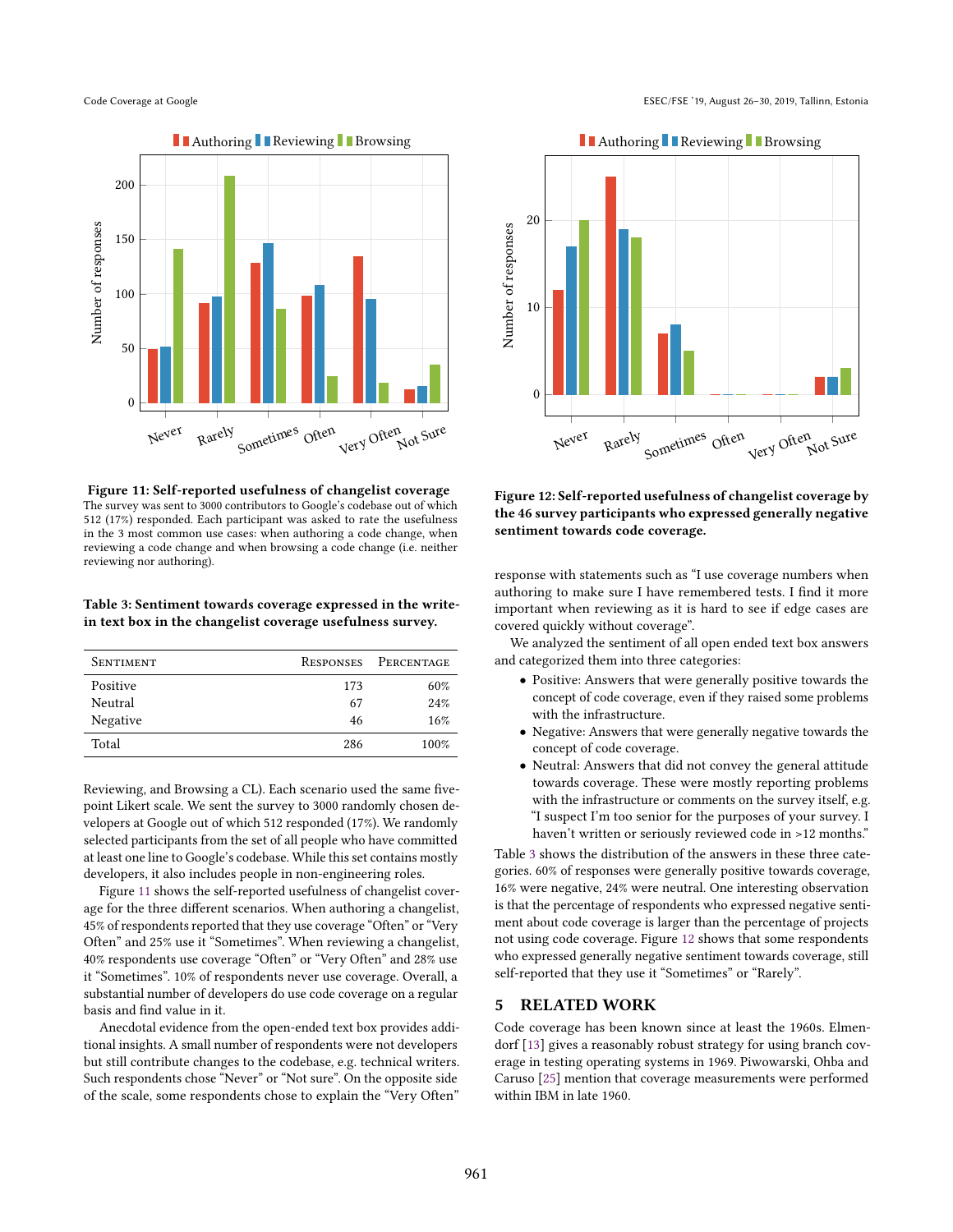ESEC/FSE '19, August 26–30, 2019, Tallinn, Estonia Marko Ivanković, Goran Petrović, René Just, and Gordon Fraser

Yang et al. [\[26\]](#page-8-8) conducted a survey of 17 different coverage tools. The survey provides a good overview of the area and contrasts the tools based on features. It does, however, not analyze how to best integrate different tools in a coherent workflow.

Piwowarski et al. [\[25\]](#page-8-1) describe a large survey of IBM test organizations and their use of coverage in an industrial context. They found that ease of use was the primary factor in coverage measurement adoption, and that once coverage measurement was adopted, it led to increase in test suite quality. Woo Kim [\[20\]](#page-8-2) describes using coverage to test a 19.8 kLOC product in an industrial setting. They conclude that code coverage is useful, but that detailed code coverage analysis is not cost effective, because most defects are localized in a relatively small percentage of error-prone modules, and because there is strong correlation between complex and simple coverage criteria. While these industry reports are very valuable, they often report results based on limited code base size, most importantly they tend to analyze only one or two programming languages.

Adler et al. at IBM proposed substring hole analysis to analyze code coverage data which makes it cost-effective for large systems tests [\[9\]](#page-7-17). This approach enables reasoning about large amounts of coverage information intuitively. To avoid problems inherent in capturing the system test coverage, Chen et al. proposed an automated approach to estimate code coverage with high accuracy using execution logs [\[10\]](#page-7-18).

Li et al. studied existing Java branch coverage tools, finding that none measure all the branching structures correctly and that bytecode instrumentation, which is used my most tools, is not a valid approach to measure branch coverage on source code [\[21\]](#page-8-9).

# <span id="page-7-4"></span>6 CONCLUSIONS AND FUTURE WORK

This paper describes Google's code coverage infrastructure, how the computed code coverage information is visualized, and how it is integrated into the developer workflow. The code coverage infrastructure is designed to overcome technical challenges such as scale and programming language diversity, but our experience also shows that a further important technical challenge in practice is dealing with failed coverage computations. A considerable multi-year effort was required to sufficiently address these issues at Google. Usage data and a survey of the developers suggest that developers are generally positive towards the idea of code coverage. They view it as a valuable addition to their daily workflows and use it, if it is available. The key points to achieve this positive sentiment are usability and low overhead from the developer point of view.

We hope that the ideas and experiences described in this paper motivate and help others to develop similar infrastructure. Based on the lessons reported in this paper, we recommend the following:

- Measure coverage automatically at critical points in the development workflow.
- Display coverage information within the tools developers commonly use.
- Expect to invest effort in dealing with errors caused by coverage instrumentation.
- Rely on existing, well established libraries for computing coverage; these are powerful enough for daily use.
- Integrate coverage computation for all programming languages used under a single, uniform interface.

We plan to further investigate usage data and developer opinions in order to better understand how coverage is used and how it could be better used to the benefit of developers. In particular, we will broaden the scope of our survey and ask for more self-reported data related to coverage, and will correlate this data with objective behavioral data. Ultimately, it would be nice to determine whether adoption of code coverage leads to better software quality, but there is is no single, reliable proxy measurement of code quality. For example, the number of changelists may be influenced by code quality, but it might just as well be a result of general development or programmer habits. Furthermore, code quality is not the only benefit that should arise from using code coverage. Therefore, some open questions we would like to address in future work are:

- Does the perceived usefulness differ from actual usefulness? For example, does showing coverage during code review actually speed up the review process?
- Does the perceived and actual usefulness depend on the size of the changelist? For example, we conjecture that when authoring full features, like a new class accompanied by a test suite, developers care more about code coverage than when authoring a very small change.
- Does showing coverage during code review have an effect on the final code coverage ratio—that is, will tests be added more often if coverage is shown than when it is not?

# ACKNOWLEDGMENTS

We would like to thank Matt Staats, Roger Fleig, Jeff Cox and Mikhail Rybalkin for their comments and suggestions.

# REFERENCES

- <span id="page-7-14"></span>[1] Codesearch. [https://cs.chromium.org/.](https://cs.chromium.org/)
- <span id="page-7-8"></span>[2] Coverage.py. [https://coverage.readthedocs.io/en/v4.5.x/.](https://coverage.readthedocs.io/en/v4.5.x/)
- <span id="page-7-11"></span>[3] Dart - Coverage. [https://github.com/dart-lang/coverage.](https://github.com/dart-lang/coverage)
- <span id="page-7-10"></span>[4] Istanbul Code Coverage. [https://github.com/istanbuljs.](https://github.com/istanbuljs)
- <span id="page-7-7"></span>[5] JaCoCo Java Code Coverage Library. [https://www.eclemma.org/jacoco/.](https://www.eclemma.org/jacoco/)
- <span id="page-7-9"></span>The Go Blog - The cover story. [https://blog.golang.org/cover.](https://blog.golang.org/cover)
- <span id="page-7-6"></span>[7] Using the GNU Compiler Collection (GCC): Gcov. [https://gcc.gnu.org/onlinedocs/](https://gcc.gnu.org/onlinedocs/gcc/Gcov.html) [gcc/Gcov.html.](https://gcc.gnu.org/onlinedocs/gcc/Gcov.html)
- <span id="page-7-15"></span>[8] vim-coverage. [https://github.com/google/vim-coverage.](https://github.com/google/vim-coverage)
- <span id="page-7-17"></span>[9] Adler, Y., Behar, N., Raz, O., Shehory, O., Steindler, N., Ur, S., and Zlotnick, A. Code coverage analysis in practice for large systems. In 2011 33rd International Conference on Software Engineering (ICSE) (2011), IEEE, pp. 736–745.
- <span id="page-7-18"></span>[10] Chen, B., Song, J., Xu, P., Hu, X., and Jiang, Z. M. J. An automated approach to estimating code coverage measures via execution logs. In Proceedings of the 33rd ACM/IEEE International Conference on Automated Software Engineering (New York, NY, USA, 2018), ASE 2018, ACM, pp. 305–316.
- <span id="page-7-0"></span>[11] CHILENSKI, J. J., AND MILLER, S. P. Applicability of modified condition/decision coverage to software testing. Software Engineering Journal 9, 5 (September 1994), 193–200.
- <span id="page-7-13"></span>[12] ELBAUM, S., ROTHERMEL, G., AND PENIX, J. Techniques for improving regression testing in continuous integration development environments. In Proceedings of the 22Nd ACM SIGSOFT International Symposium on Foundations of Software Engineering (New York, NY, USA, 2014), FSE 2014, ACM, pp. 235–245.
- <span id="page-7-1"></span>[13] ELMENDORF, W. R. Controlling the functional testing of an operating system. IEEE Transactions on Systems Science and Cybernetics 5, 4 (1969), 284–290.
- <span id="page-7-2"></span>[14] GOPINATH, R., JENSEN, C., AND GROCE, A. Code coverage for suite evaluation by developers. In Proceedings of the 36th International Conference on Software Engineering (2014), ACM, pp. 72–82.
- <span id="page-7-5"></span>[15] Inc., G. Google C++ Style Guide. [https://google.github.io/styleguide/cppguide.](https://google.github.io/styleguide/cppguide.html) [html.](https://google.github.io/styleguide/cppguide.html)
- <span id="page-7-16"></span>[16] Inc., G. Introducing "Testing on the Toilet". [https://testing.googleblog.com/2007/](https://testing.googleblog.com/2007/01/introducing-testing-on-toilet.html) [01/introducing-testing-on-toilet.html,](https://testing.googleblog.com/2007/01/introducing-testing-on-toilet.html) Jan. 2007.
- <span id="page-7-12"></span>[17] Inc., G. Bazel build system. [https://bazel.io/,](https://bazel.io/) 2015.
- <span id="page-7-3"></span>[18] INOZEMTSEVA, L., AND HOLMES, R. Coverage is not strongly correlated with test suite effectiveness. In Proceedings of the 36th International Conference on Software Engineering (2014), ACM, pp. 435–445.